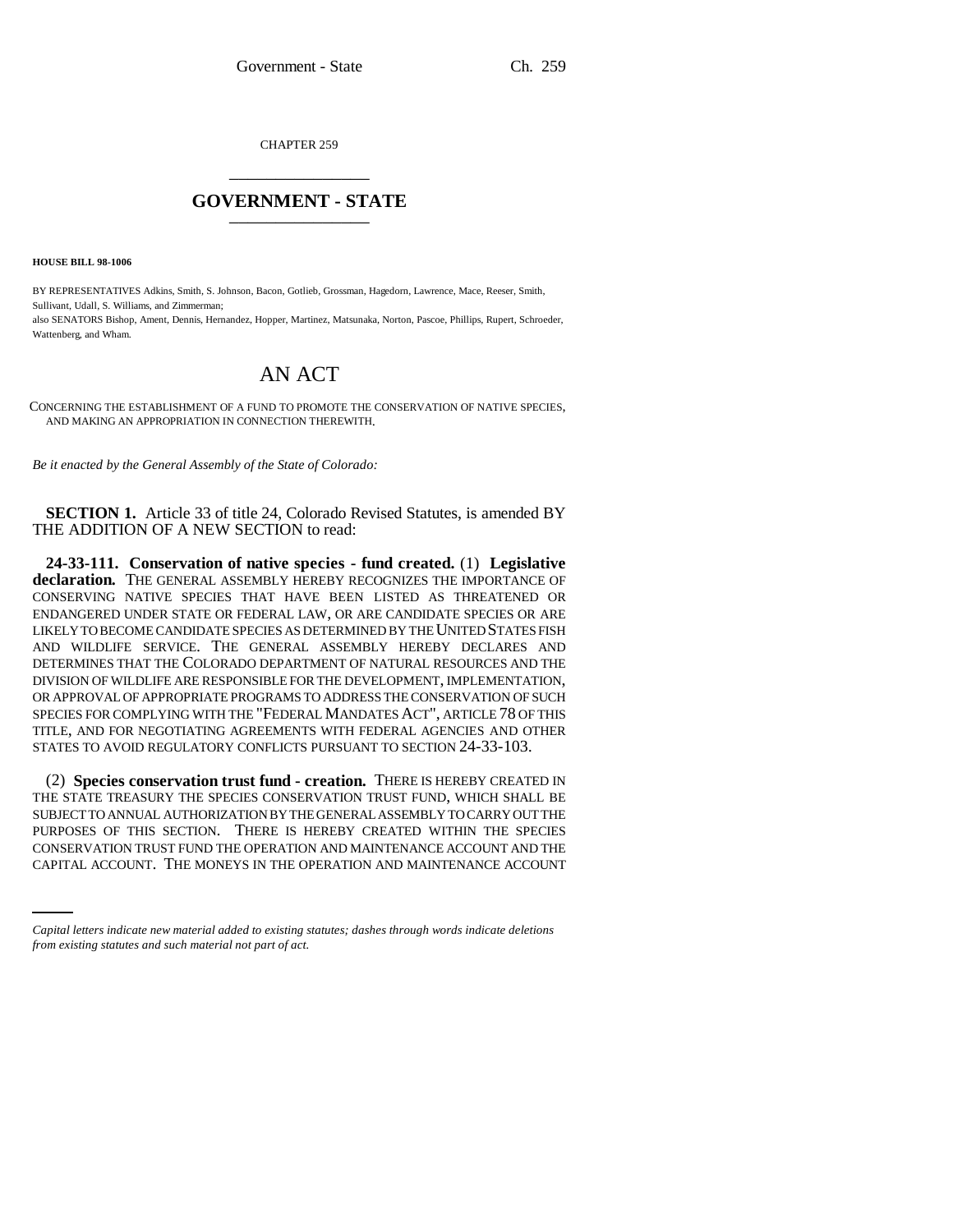SHALL BE FOR ADMINISTRATIVE AND NONCAPITAL EXPENDITURES NECESSARY FOR THE IMPLEMENTATION OF THIS SECTION. THE MONEYS IN THE CAPITAL ACCOUNT SHALL BE USED EXCLUSIVELY FOR CAPITAL EXPENDITURES INCLUDING BUT NOT LIMITED TO PROPERTY ACQUISITION AND PROJECT CONSTRUCTION. ALL INCOME DERIVED FROM THE DEPOSIT AND INVESTMENT OF MONEYS IN THE FUND SHALL BE CREDITED TO THE FUND. AT THE END OF ANY FISCAL YEAR, ALL UNEXPENDED MONEYS IN THE FUND SHALL REMAIN THEREIN AND SHALL NOT BE CREDITED OR TRANSFERRED TO THE GENERAL FUND OR ANY OTHER FUND. NO INVESTMENT EARNINGS OR OTHER MONEYS IN THE SPECIES CONSERVATION TRUST FUND SHALL BE SUBJECT TO ANY MANAGEMENT FEE IMPOSED BY LAW FOR THE BENEFIT OF THE GENERAL FUND. TO THE MAXIMUM EXTENT PRACTICAL, ONLY INTEREST FROM THE FUND SHALL BE EXPENDED FOR ACTIVITIES PURSUANT TO THIS SECTION.

(3) **Species conservation eligibility list and annual report.** (a) THE EXECUTIVE DIRECTOR OF THE DEPARTMENT OF NATURAL RESOURCES, AFTER CONSULTATION WITH THE COLORADO WATER CONSERVATION BOARD AND ITS DIRECTOR, THE WILDLIFE COMMISSION, AND THE DIRECTOR OF THE DIVISION OF WILDLIFE, SHALL ANNUALLY PREPARE A SPECIES CONSERVATION ELIGIBILITY LIST DESCRIBING PROGRAMS AND ASSOCIATED COSTS THAT ARE ELIGIBLE TO RECEIVE FUNDING PURSUANT TO THIS SECTION. THE SPECIES CONSERVATION ELIGIBILITY LIST SHALL BE SUBJECT TO MODIFICATION AND ADOPTION THROUGH PASSAGE OF A JOINT RESOLUTION THAT IS APPROVED BY A MAJORITY VOTE OF BOTH HOUSES OF THE GENERAL ASSEMBLY. AT THE SAME TIME AS THE SPECIES CONSERVATION ELIGIBILITY LIST IS SUBMITTED, THE DIRECTOR OF THE DEPARTMENT OF NATURAL RESOURCES, AFTER CONSULTATION WITH THE COLORADO WATER CONSERVATION BOARD AND ITS DIRECTOR, THE WILDLIFE COMMISSION, AND THE DIRECTOR OF THE DIVISION OF WILDLIFE, SHALL ALSO PROVIDE A DETAILED REPORT TO THE GENERAL ASSEMBLY ON THE PROGRESS AND STATUS OF ACTIVITIES TO DATE AND THEIR EFFECTIVENESS IN THE RECOVERY OF THE SPECIES AND IDENTIFY PROPOSED FUTURE ACTIVITIES.THE REPORT SHALL INCLUDE AN ASSESSMENT OF HABITAT BENEFITS, BOTH PUBLIC AND PRIVATE, ATTRIBUTABLE TO SUCH ACTIVITIES.

(b) FUNDING SHALL BE DISTRIBUTED BY THE EXECUTIVE DIRECTOR OF THE DEPARTMENT OF NATURAL RESOURCES AMONG PROJECTS INCLUDED IN THE SPECIES CONSERVATION ELIGIBILITY LIST FOR THE FOLLOWING PURPOSES:

(I) COOPERATIVE AGREEMENTS, RECOVERY PROGRAMS, AND OTHER PROGRAMS THAT ARE DESIGNED TO MEET OBLIGATIONS ARISING UNDER THE FEDERAL "ENDANGERED SPECIES ACT OF 1973", 16 U.S.C. 1531, ET SEQ., AND THAT PROVIDE REGULATORY CERTAINTY IN ACCORDANCE WITH SUBSECTION (4) OF THIS SECTION;

(II) STUDIES AND PROGRAMS ESTABLISHED OR APPROVED BY THE DIVISION OF WILDLIFE AND THE EXECUTIVE DIRECTOR OF THE DEPARTMENT OF NATURAL RESOURCES REGARDING:

(A) SPECIES PLACED ON THE STATE ENDANGERED OR THREATENED LIST IN ACCORDANCE WITH SECTION 33-2-105, C.R.S.;

(B) CANDIDATE SPECIES IN ORDER TO ASSIST IN THE RECOVERY OR PROTECTION OF THE SPECIES TO AVOID LISTING OF THE SPECIES;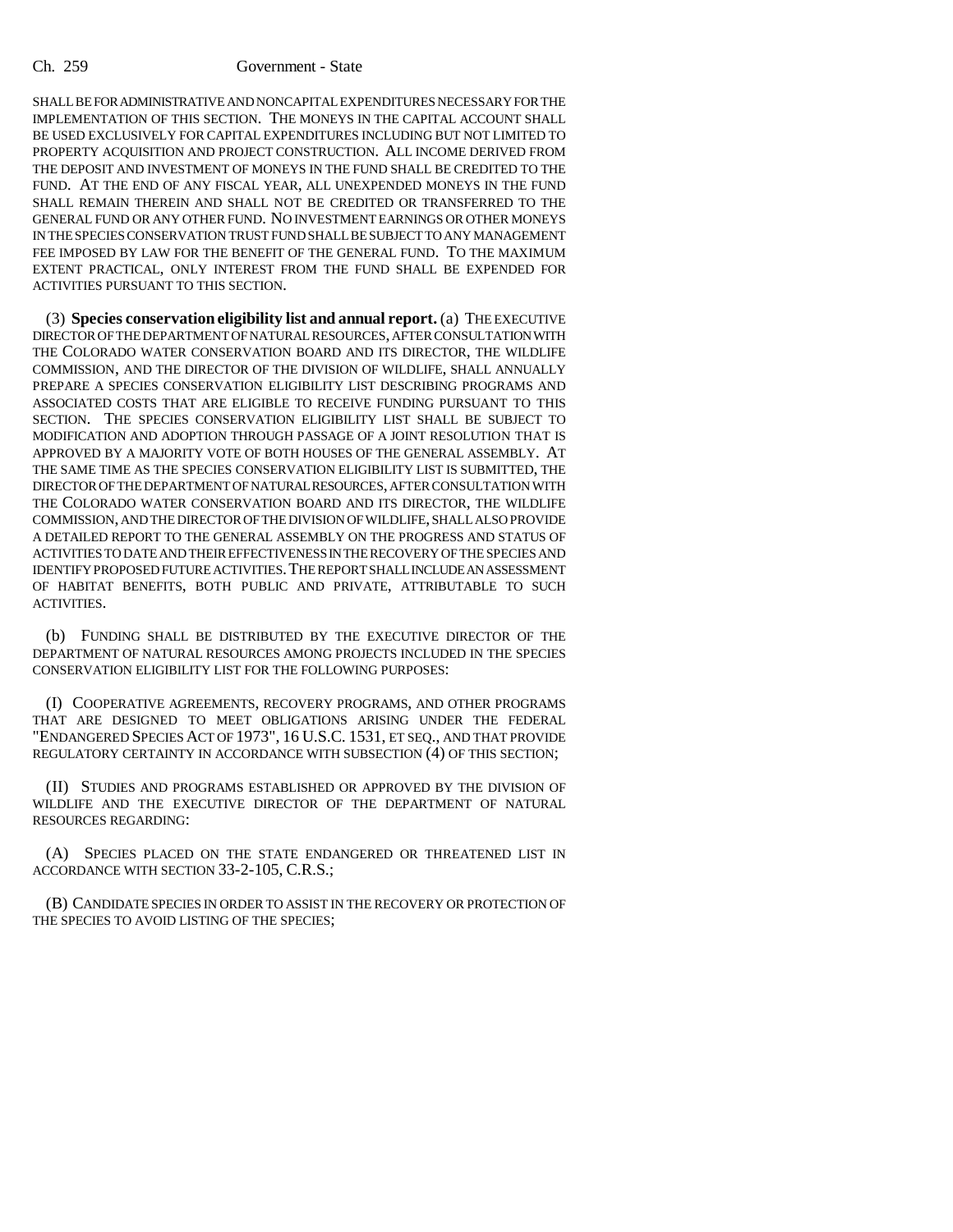(C) SCIENTIFIC RESEARCH RELATING TO LISTING OR DELISTING ANY SPECIES; OR

(D) IF A SPECIES THAT IS NOT ON THE FEDERAL ENDANGERED OR THREATENED SPECIES LIST IS PROPOSED TO BE ADDED TO THE STATE ENDANGERED OR THREATENED SPECIES LIST, THE EVALUATION OF THE SPECIES PURSUANT TO THIS SUB-SUBPARAGRAPH (B) SHALL INCLUDE:SCIENTIFIC EVALUATION OF GENETIC DATA THAT PROVES THE SPECIES IS A SEPARATE AND DISTINCT SPECIES IN THE ECOSYSTEM; EVALUATION OF THE SPECIES HABITAT THAT ENCOMPASSES THE ENTIRE GEOGRAPHIC AREA OF THE SPECIES HABITAT NOT JUST PORTIONS OF SUCH HABITAT; AND THE RELIABLE SCIENTIFIC BASELINE DATA USED TO ASCERTAIN THAT THE NUMBER OF THE SPECIES IN THE HABITAT IS RAPIDLY DECLINING OVER TIME.

(c) IN NO EVENT SHALL MONEYS FROM THE SPECIES CONSERVATION TRUST FUND, CREATED IN SUBSECTION (2) OF THIS SECTION, BE USED TO ACQUIRE ANY PROPERTY THROUGH THE EXERCISE OF EMINENT DOMAIN.

(4) **Agreement requirements.** IN ORDER TO BE ELIGIBLE FOR FUNDING UNDER SUBSECTION (3) OF THIS SECTION, AGREEMENTS ENTERED INTO BY OR ON BEHALF OF THE STATE WITH ANY PERSON, ENTITY, ORGANIZATION, POLITICAL SUBDIVISION, STATE, OR THE FEDERAL GOVERNMENT RELATING TO THE CONSERVATION OF NATIVE SPECIES THAT HAVE BEEN LISTED AS THREATENED OR ENDANGERED UNDER FEDERAL OR STATE LAW OR THAT ARE CANDIDATE SPECIES OR ARE LIKELY TO BECOME CANDIDATE SPECIES, SPECIES AT RISK AND SPECIES OF SPECIAL CONCERN, OR SPECIES THE DECLINE OR EXTINCTION OF WHICH MAY AFFECT THE WELFARE OF THE CITIZENS OF THE STATE, MUST BE VOLUNTARY, SHALL PROTECT PRIVATE PROPERTY RIGHTS, AND SHALL ASSIST IN MEETING THE REGULATORY REQUIREMENTS THAT CURRENTLY EXIST OR THAT MAY BECOME APPLICABLE IN THE FUTURE PERTAINING TO THE CONSERVATION OF SPECIES. FUNDS ALLOCATED FOR THE PURPOSE OF IMPLEMENTING SUCH AGREEMENTS THROUGH THE SPECIES CONSERVATION LIST PROCESS SHALL BE UTILIZED, TO THE MAXIMUM EXTENT POSSIBLE, FOR THE PURCHASE OR CONSTRUCTION OF CAPITAL ASSETS THAT SHALL BE OWNED BY THE STATE AND THAT MAY BE SOLD OR UTILIZED FOR OTHER PURPOSES IN THE EVENT THAT THE AGREEMENT IS TERMINATED UNLESS THE STATE ELECTS NOT TO OWN SUCH ASSETS AND FOR THE IMPLEMENTATION OF ACTIVITIES THE DIVISION OF WILDLIFE HAS DETERMINED MAY ELIMINATE THE NEED TO LIST A SPECIES AS THREATENED OR ENDANGERED OR, IN THE CASE OF PREVIOUSLY LISTED SPECIES, MAY HASTEN DELISTING.

(5) **Maximization of funds.** THE COLORADO WATER CONSERVATION BOARD AND THE WILDLIFE COMMISSION SHALL MAXIMIZE THE SPECIES CONSERVATION TRUST FUND BY APPLYING FOR AVAILABLE GRANTS CONSISTENT WITH THE PURPOSES OF THE FUND. FEDERAL GRANTS AND VOLUNTARY CONTRIBUTIONS MAY BY ACCEPTED AND EXPENDED AS PROVIDED IN THIS SECTION. SUCH GRANTS AND CONTRIBUTIONS SHALL, UPON ACCEPTANCE, BE PLACED IN THE SPECIES CONSERVATION TRUST FUND CREATED IN SUBSECTION (2) OF THIS SECTION. NOTHING IN THIS SECTION SHALL BE CONSTRUED TO LIMIT THE AUTHORITY OF THE COLORADO DIVISION OF WILDLIFE TO MANAGE OR REGULATE GAME, NONGAME, OR THREATENED OR ENDANGERED SPECIES.NO FUNDING SHALL BE ACCEPTED, APPROVED, OR USED TO INITIATE THE LISTING OF SPECIES AS THREATENED OR ENDANGERED UNDER FEDERAL LAW. NOTHING IN THIS SECTION IS INTENDED TO BE CONSTRUED AS A MECHANISM TO SUBSTITUTE FUNDING THAT WOULD OTHERWISE BE AVAILABLE FOR EXPENDITURE BY THE DIVISION OF WILDLIFE OR TO REPLACE OR REDUCE THE OBLIGATION OF THE DIVISION TO CARRY OUT NONGAME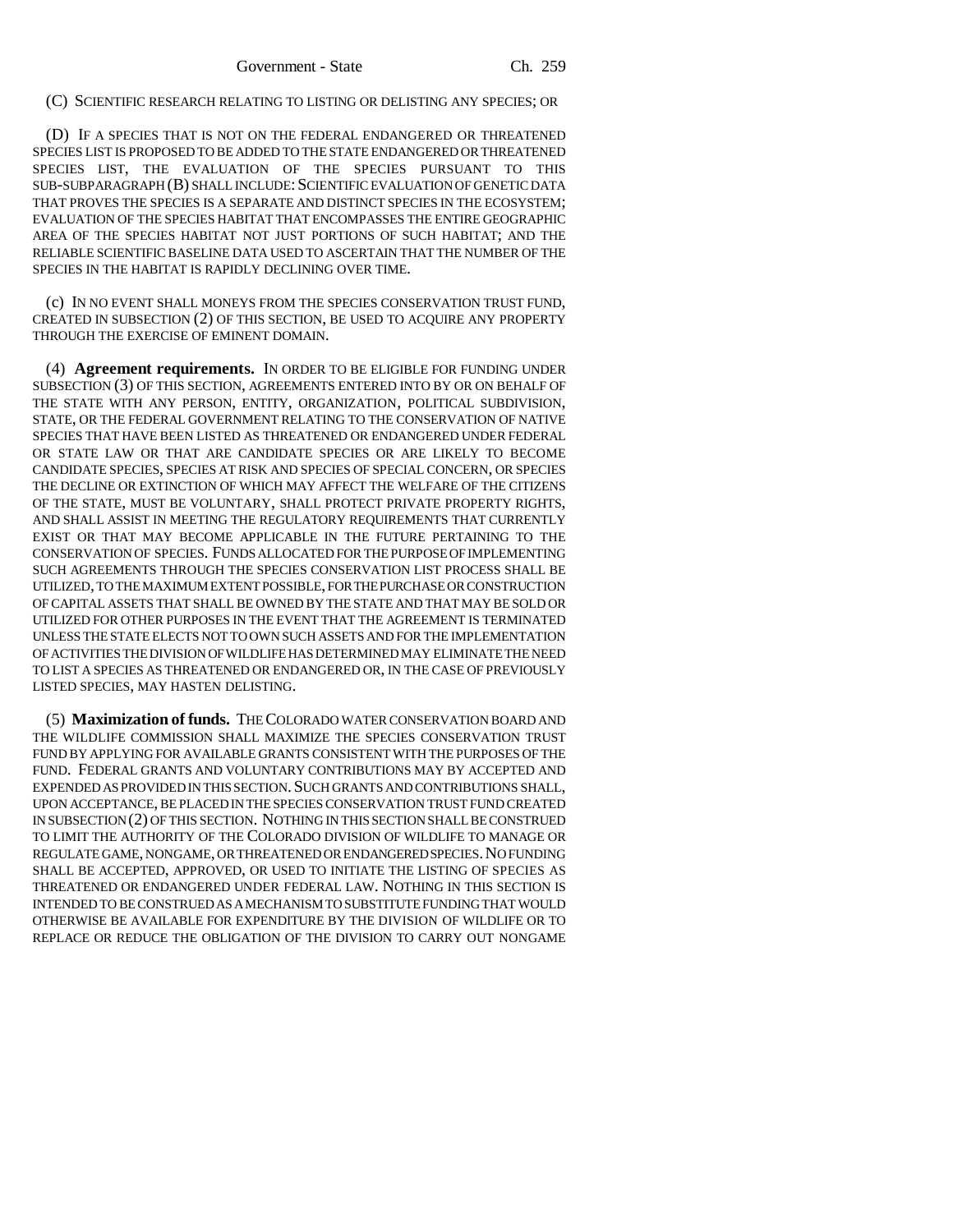PROGRAMS UNDER TITLE 33, C.R.S.

**SECTION 2.** 37-95-106 (1), Colorado Revised Statutes, is amended BY THE ADDITION OF A NEW PARAGRAPH to read:

**37-95-106. Authority - powers - repeal.** (1) Except as otherwise limited by this article, the authority, acting through the board, has the power:

(gg) (I) TO MAKE CONTRIBUTIONS OF AUTHORITY MONEYS THEN AVAILABLE AND UNOBLIGATED AT SUCH TIMES, ON OR BEFORE JUNE 30, 1999, AND IN SUCH AMOUNTS, NOT TO EXCEED A TOTAL OF TWO MILLION FOUR HUNDRED THOUSAND DOLLARS, AS THE BOARD DIRECTS, TO THE SPECIES CONSERVATION TRUST FUND CREATED IN SECTION 24-33-111 (2), C.R.S.

(II) THIS PARAGRAPH (gg) IS REPEALED, EFFECTIVE JULY 1, 1999.

**SECTION 3.** 37-60-121, Colorado Revised Statutes, is amended BY THE ADDITION OF A NEW SUBSECTION to read:

**37-60-121. Colorado water conservation board construction fund - creation of - nature of fund - funds for investigations - contributions - use for augmenting the general fund.** (8) NOTWITHSTANDING ANY PROVISION IN THIS SECTION OR SECTION 37-60-122 TO THE CONTRARY, THE STATE TREASURER SHALL DEDUCT FIVE HUNDRED THOUSAND DOLLARS FROM THE COLORADO WATER CONSERVATION BOARD CONSTRUCTION FUND AND TRANSFER SUCH SUM TO THE CAPITAL ACCOUNT OF THE SPECIES CONSERVATION TRUST FUND CREATED IN SECTION 24-33-111 (2), C.R.S.

**SECTION 4.** 37-60-121.1 (2), Colorado Revised Statutes, is amended to read:

**37-60-121.1. Reserved rights litigation fund.** (2) (a) There is hereby established a reserved rights litigation fund in the office of the state treasurer to be utilized by the department of law for resolution of reserved rights claims. Moneys credited to said fund shall be expended by the attorney general only upon authorization by the general assembly and consistent with the provisions of this section. The controller, upon presentation of vouchers properly drawn and signed by the attorney general or an authorized employee of the department of law, shall issue warrants drawn on said fund. All moneys so deposited in the reserved rights litigation fund shall remain in said fund to be used for the purposes set forth in this section and shall not revert to the Colorado water conservation board construction fund, the general fund, or any other fund at the end of the year, except as directed by the general assembly. All interest earned from the investment of moneys in the reserved rights litigation fund shall be credited to and become a part of the Colorado water conservation board construction fund created by section 37-60-121.

(b) NOTWITHSTANDING ANY PROVISION OF PARAGRAPH (a) OF THIS SUBSECTION (2) TO THE CONTRARY, ON JULY 1, 1998, THE STATE TREASURER SHALL DEDUCT ONE MILLION DOLLARS FROM THE RESERVED RIGHTS LITIGATION FUND AND TRANSFER SUCH SUM TO THE CAPITAL ACCOUNT OF THE SPECIES CONSERVATION TRUST FUND CREATED IN SECTION 24-33-111 (2), C.R.S.